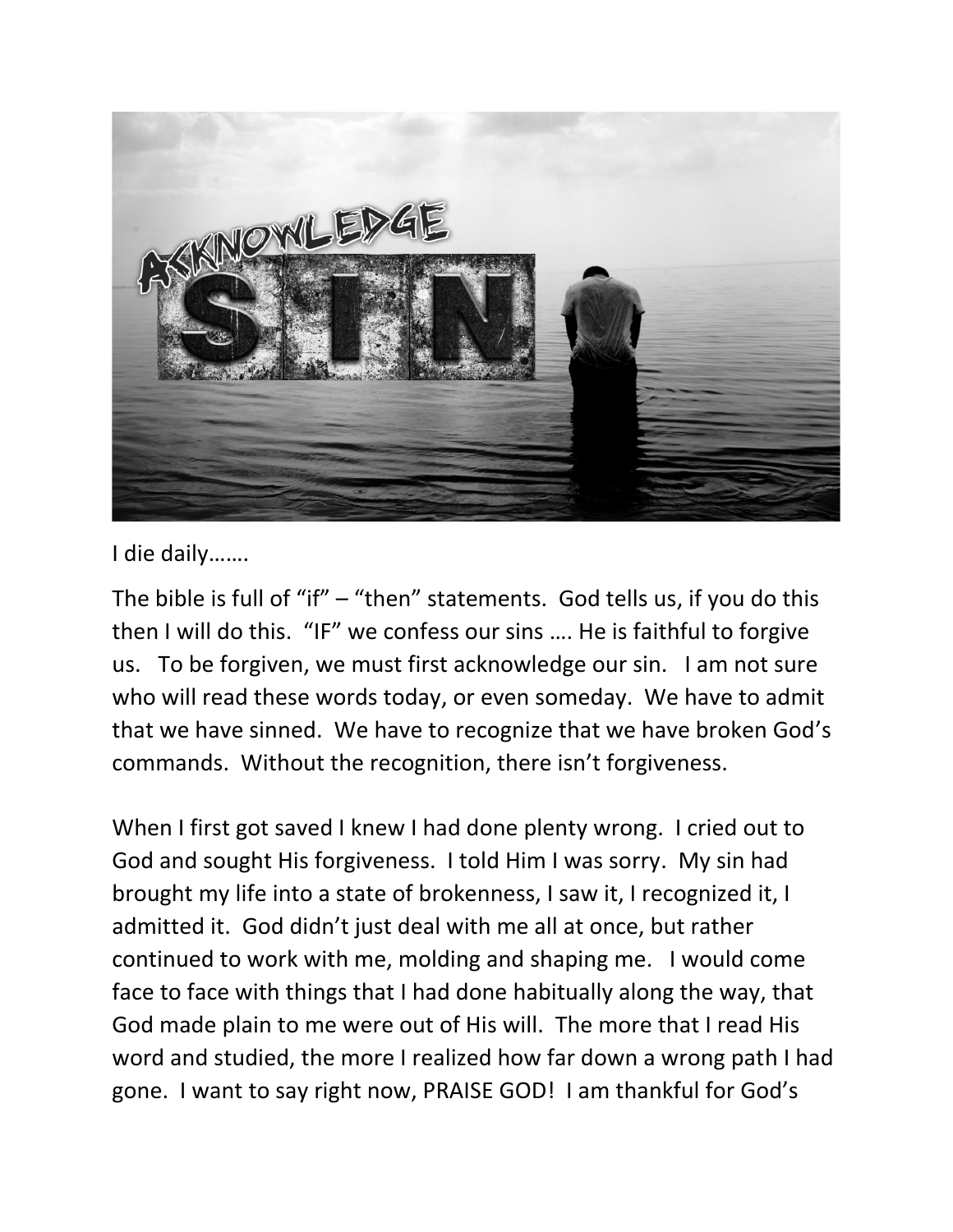plan of salvation, and His faithfulness to forgive.

The acknowledgement of sin on our part, requires a bit of humility. We have to recognize that God…….well simply put ….. God is God. Sin is decided by Him, not by man. He draws the line. Sin is the breaking of God's law. So many don't recognize God as God, and thus don't acknowledge their sin against Him. Sin is revealed to us through God's word. The same place that we go to find the promises, the revelations, the guidance for life in general, also plainly reveals the "do's and don'ts" of God. The word is like a Spiritual Mirror, it will reveal our heart. Many refuse to look in the mirror. Others decide to reject the mirror as valid. I guess in the grand scheme of things, it's why God says Narrow is the gate leading to life, and FEW find it, but broad is the path that leads to destruction, and many will go that way. It comes back to the free will of man. God reveals the narrow gate, He beckons us to come through, and is willing to take us in…….but we must acknowledge that we have "transgressed"! We must be cleansed of the filthiness of the flesh. That is impossible if you don't see what your doing as wrong. If you have deemed gossip as "ok" behavior, backbiting, hatred, vengeance…….the list just goes on an on. If you refuse to subject yourself to God, and acknowledge your sinfulness, then forgiveness can not happen.

Have you entered through the Gate? Are you on the broad path? Don't look to the world to decide where you are? You must look to God for those answers. Jesus is the only way to the Father, He is the Gate, no one can come to the Father unless they come through the Gate. We must acknowledge God, and then acknowledge our brokenness because of sin. Then and only then, can we start new and fresh.

God bless – Pastor Paul